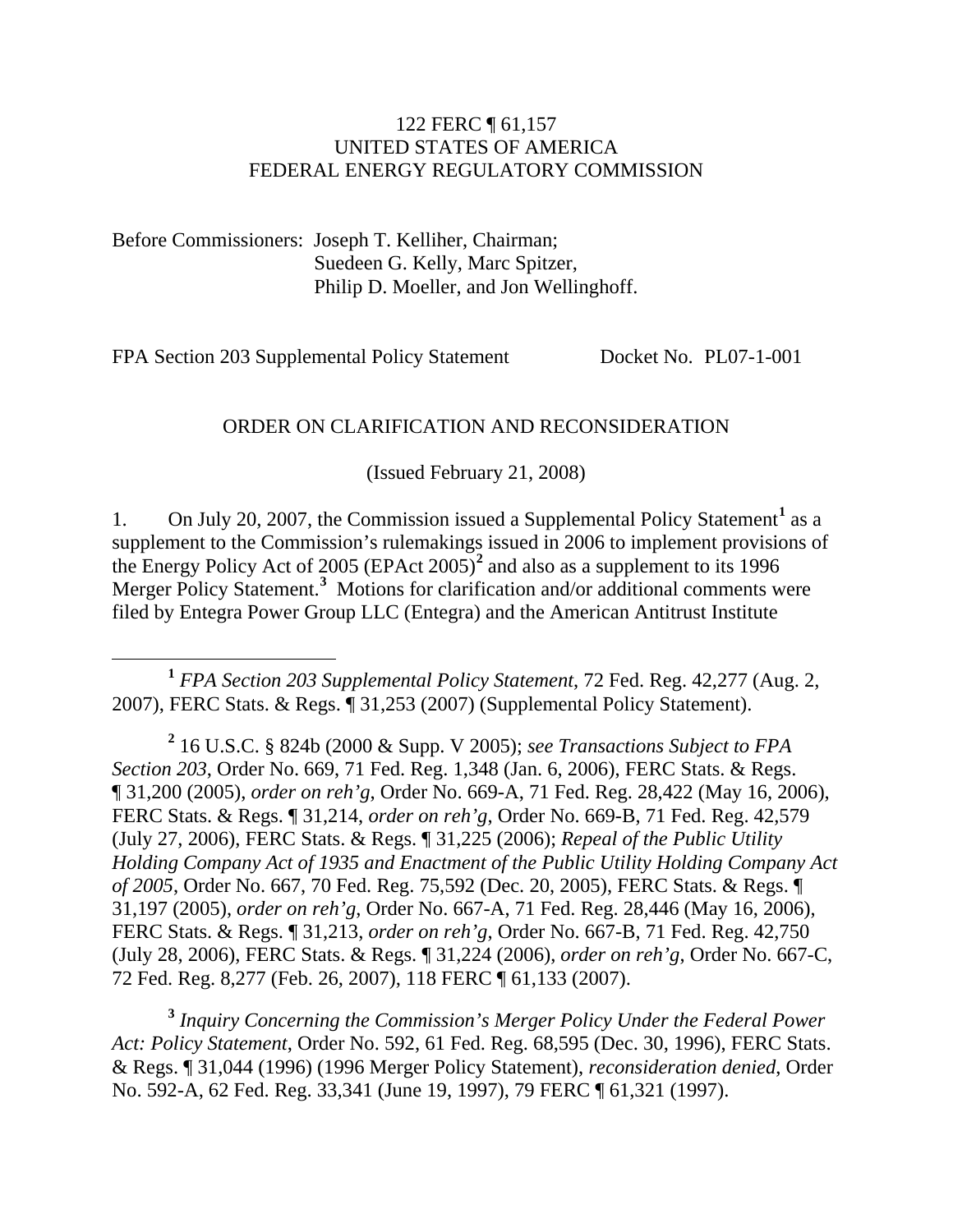(AAI).**[4](#page-1-0)** This order denies these requests for clarification and reconsideration of the Supplemental Policy Statement.**[5](#page-1-1)**

### **I. Background**

2. The Supplemental Policy Statement provided guidance regarding the Commission's future implementation of section 203. In particular, the Commission provided certain clarifications and guidance concerning: (1) the information that must be filed as part of section 203 applications for transactions that do not raise crosssubsidization concerns; (2) the types of applicant commitments and ring-fencing measures that, if offered, might address cross-subsidization concerns; (3) the scope of the blanket authorizations under sections  $203(a)(1)$  and section  $203(a)(2)$ ; (4) what constitutes a disposition of control of jurisdictional facilities for purposes of section 203; and (5) the Commission's Appendix A analysis, an analytical framework for assessing a merger's effect on competition in wholesale electric markets.

## **II. Discussion**

# **A. Secondary Market Transactions**

3. In the Supplemental Policy Statement the Commission clarified that under certain circumstances neither public utilities nor public utility holding companies have an obligation to seek approval under section  $203(a)(1)(A)$  for a "disposition" of public utility jurisdictional facilities in transactions for the purchase or sale of the securities of a public

<span id="page-1-0"></span>**<sup>4</sup>** The American Public Power Association, National Rural Electric Cooperative Association and Transmission Access Policy Study Group filed comments in support of AAI's comments.

<span id="page-1-1"></span>**<sup>5</sup>** Policy statements are not subject to rehearing. *See, e.g.*, *Transmission Agency of N. Cal. v. FERC*, Case No. 05-1400, 2006 U.S. App. LEXIS 6177 (D.C. Cir. Mar. 13, 2006) (unpublished opinion) (finding no injury-in-fact to warrant administrative review of a policy statement that has not yet been applied to petitioners); *Am. Gas Ass'n v. FERC*, 888 F.2d 136, 151-52 (D.C. Cir. 1989 (policies are not ripe until applied specific cases); *Inquiry Regarding Income Tax Allowance*, 112 FERC ¶ 61,203, at P 4 (2005) ("The Commission's normal practice is to dismiss requests for rehearing of policy statements and reserve any further discussions of the issues contained therein for specific proceedings in which the policy is applied."). However, we may, at our discretion, clarify policy statements or entertain reconsideration. We do so here.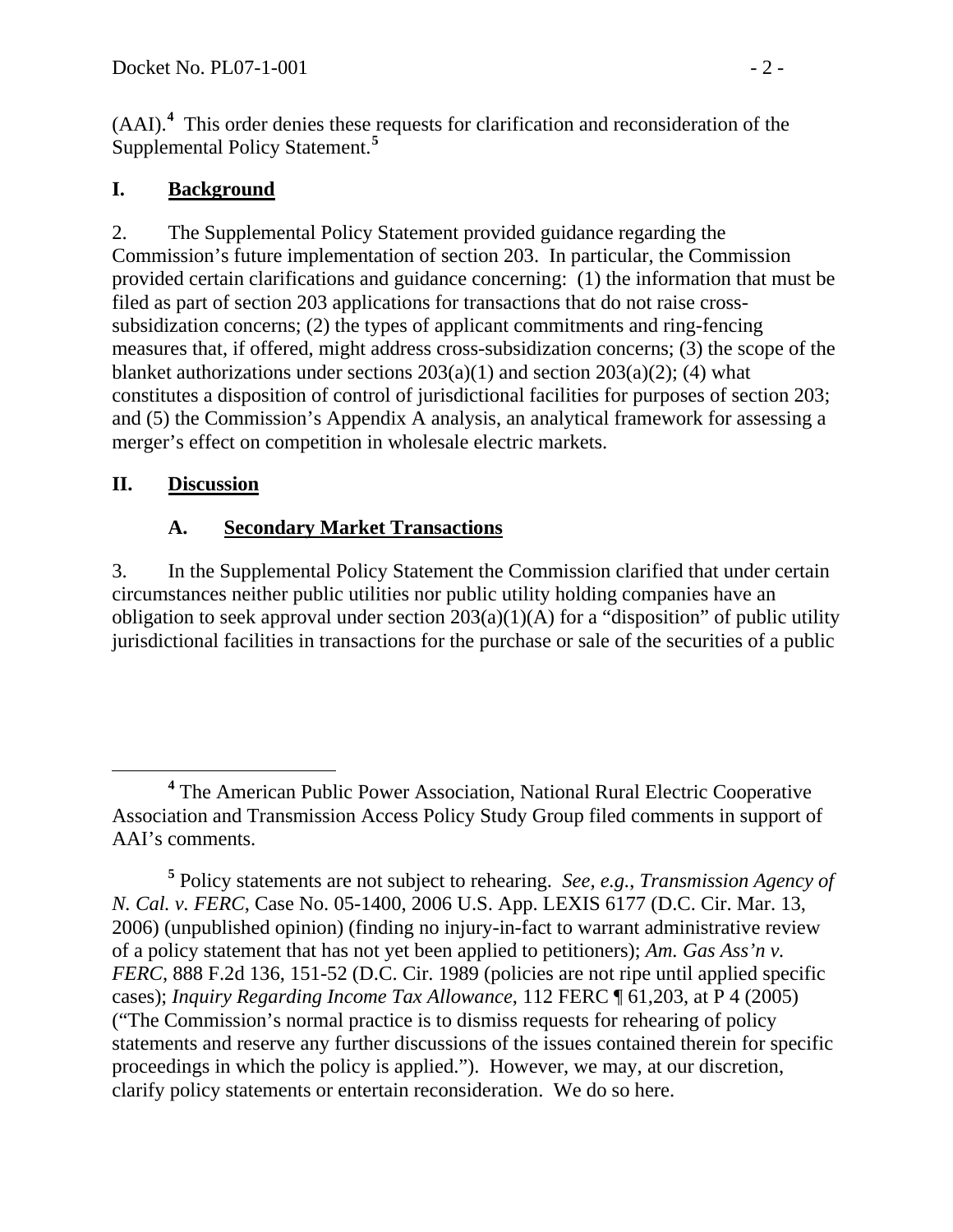utility or its upstream holding company that are made by third parties (secondary market transactions).**[6](#page-2-0)** Entegra requests that the Commission clarify that secondary market transactions include "circumstances where: (1) the securities are regularly traded but are not necessarily traded at a volume of thousands of shares per day on a public exchange and (2) the public utility or its holding company may review proposed transactions in advance and play a ministerial role in approving the transactions but is not a party to them."**[7](#page-2-1)** We will deny Entegra's request as unsupported at this time.

4. The Commission's clarification of FPA section 203(a)(1)(A) in the Supplemental Policy Statement was based on Mirant Corporation's (Mirant) description of circumstances in which: (1) common stock is publicly traded; (2) huge volumes may change ownership every day between third-party investors in arm's-length transactions; (3) neither the holding company nor its public utility subsidiaries are parties to the transactions; (4) neither the holding company nor its public utility subsidiaries have any control over transfers of the common stock; and (5) neither the holding company nor its public utility subsidiaries are required to be given prior notice of these transactions.**[8](#page-2-2)** Under these circumstances Mirant argued that, if the Commission did not grant its requested clarification, "the Commission would create an obligation that would be impossible for any public utility to perform if the stock of its holding company is widelyheld and publicly-traded (such as Mirant's)."**[9](#page-2-3)** Mirant also stated that imposition of such an obligation "would likely decrease the liquidity of Mirant common stock and exert downward pressure on share prices."**[1](#page-2-4)0**

5. In contrast, Entegra asks us to find that section 203(a)(1)(A) does not apply to secondary market transactions involving a public utility or public utility holding company whose securities are not publicly traded. Entegra does not claim that, without the requested clarification, a public utility would be put in an impossible position of having to seek authorization for transactions it knew nothing about. Rather, unlike the situation addressed in the Supplemental Policy Statement, Entegra describes a situation in which a public utility has notice of the proposed transactions before they are consummated and

<span id="page-2-4"></span>**<sup>10</sup>** *Id.* at 7.

<span id="page-2-2"></span><span id="page-2-1"></span><span id="page-2-0"></span>**<sup>6</sup>** Supplemental Policy Statement, FERC Stats. & Regs. ¶ 31,253 at P 36.

**<sup>7</sup>** Entegra Comments at 1.

**<sup>8</sup>** Mirant January 26, 2007 Comments, Docket No. AD07-2-000, at 6.

<span id="page-2-3"></span>**<sup>9</sup>** *Id.* (emphasis in the original).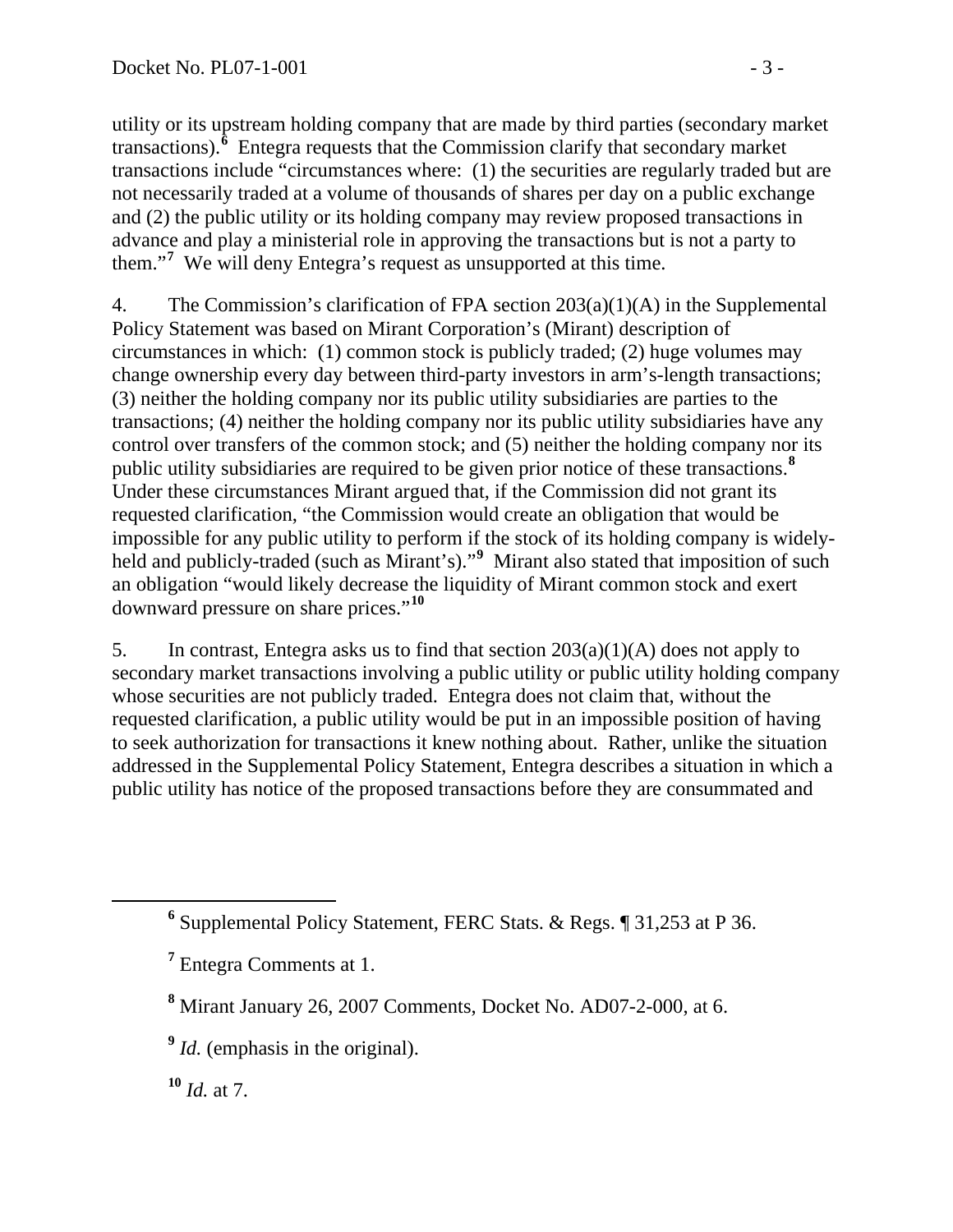even has a role in approving such transactions despite the fact that it is not a party to them. $11$  $11$ 

6. We note further that the Commission has granted Entegra and a number of other similarly situated public utilities blanket authorizations under section 203 for secondary market trading of their securities.<sup>[12](#page-3-1)</sup> In these cases, particularly where the Commission authorized acquisitions and holdings of up to 20 percent of the public utility, the Commission conditioned the authorizations to address case-specific concerns over changes in control and potential adverse affects on competition. Among these conditions is a requirement that the acquiring party must be a financial-type entity and not primarily engaged in an energy-related business. The Commission has also restricted the acquiring party from holding more than five percent of another jurisdictional asset within the same market area. To interpret section  $203(a)(1)(A)$  not to require a public utility to seek approval of what may be an indirect disposition of control of jurisdictional facilities in circumstances in which the public utility knows of and has a role in such transactions would generically eliminate these conditions which we have found, on a case-by-case basis, to be necessary to address our concerns under section 203. We note that Entegra does not claim that the conditions on its blanket authorizations impede the trading of public utility or public utility holding company securities. Therefore, we deny Entegra's request for clarification.

### **B. Appendix A Analysis**

7. In the Supplemental Policy Statement, the Commission reviewed concerns about whether the Commission's Appendix A analysis is sufficient to identify market power concerns. The Supplemental Policy Statement explained that the Commission will continue to use the analytical screens adopted by the Commission in the 1996 Merger Policy Statement to help identify mergers that have the potential to harm competition, but that the Commission's review goes beyond those screens and looks at all relevant factors regarding the effect on competition. The Commission stated that it will continue to

<span id="page-3-1"></span>**<sup>12</sup>** *See Entegra Power Group LLC*, 119 FERC ¶ 62,218 (2007) (order amending blanket authorizations provided for in: *Entegra Power Group LLC*, 113 FERC ¶ 62,185 (2005); *Entegra Power Group LLC*, 115 FERC ¶ 62,038 (2006); *Entegra Power Group LLC*, 117 FERC ¶ 61,085 (2006); *Entegra Power Group LLC*, 118 FERC ¶ 61,181 (2007)).

<span id="page-3-0"></span>**<sup>11</sup>** We note that in its applications requesting blanket authorizations under section 203, Entegra identifies the proposed investors or represents that only certain types of investors with limited interests in the energy industry would be eligible to acquire interests in Entegra's jurisdictional facilities. *See* Entegra Power Group LLC October 24, 2005 Application, Docket No. EC06-15-000, at 7-15; Entegra Power Group LLC February 10, 2006 Application, Docket No. EC06-78-000, at 1-2.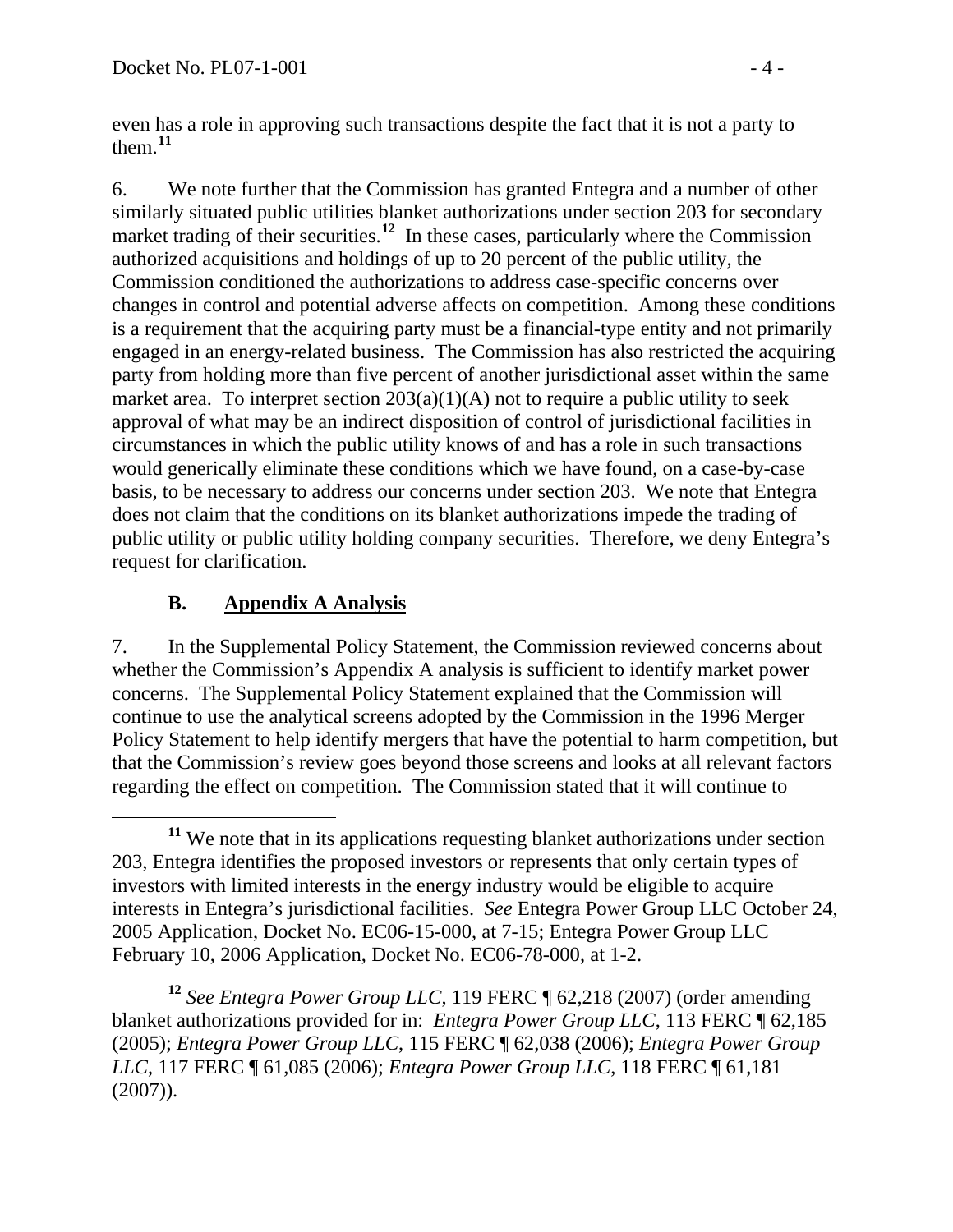analyze both horizontal and vertical mergers by focusing on the merger's effect on a company's ability and incentive to exercise market power. In particular, the Commission clarified that in horizontal mergers, if an applicant fails the Competitive Analysis Screen (one piece of the Appendix A analysis), the Commission's analysis focuses on the merger's effect on the merged firm's ability and incentive to withhold output in order to drive up the market price. The Commission stated that the ability to withhold output depends on the amount of marginal capacity controlled by the merged firm, and the incentive to do so depends on the amount of infra-marginal capacity that could benefit from higher prices.**[1](#page-4-0)3**

8. AAI argues that the Supplemental Policy Statement rejects, without adequate justification, concerns raised at the March 8, 2007 technical conference regarding the Commission's Appendix A analysis. AAI files comments on two specific areas in which it believes the Supplemental Policy Statement falls short of providing a justification for maintaining the status quo approach.

9. First, AAI argues that evidence demonstrates that the Commission's merger analysis does not always go sufficiently beyond concentration statistics to render sound decisions. AAI maintains that the Commission should go beyond section 1 of the Horizontal Merger Guidelines (defining markets and evaluating market concerns) and address section 2 as well (analysis of potential adverse competitive effects). AAI argues that the Commission erred in finding that competitive effects play a relatively minor role in the Commission's merger analysis. AAI argues that the cases cited in the Supplemental Policy Statement are not relevant to the competitive effects analysis and/or are old. AAI maintains that the Commission's more recent cases highlight the importance of having an appropriate and relevant analysis of likely merger-related harms.**[14](#page-4-1)**

10. Second, AAI argues that the Commission errs in relying on Applicant-performed analyses as a fail-safe method for screening mergers. AAI argues that for exclusive reliance on Applicant-performed analyses to be even remotely fail-safe, it has to be obtained at the expense of limiting the scope and flexibility of what analysis can be performed. AAI also argues that there are inconsistencies in Applicant-performed analyses across merger cases, and the Commission's internal use of economic models to corroborate findings could reduce the possibility of errors.

<span id="page-4-0"></span>11. We find that AAI has not provided any additional information that would warrant reconsideration of the findings in the Supplemental Policy Statement. AAI essentially repeats its argument that the Commission is overly concerned with the Herfindahl-

**<sup>13</sup>** Supplemental Policy Statement, FERC Stats. & Regs. ¶ 31,253 at P 60.

<span id="page-4-1"></span>**<sup>14</sup>** AAI Comments at 4 (citing *Exelon Corp.*, 112 FERC ¶ 61,011 (2005)).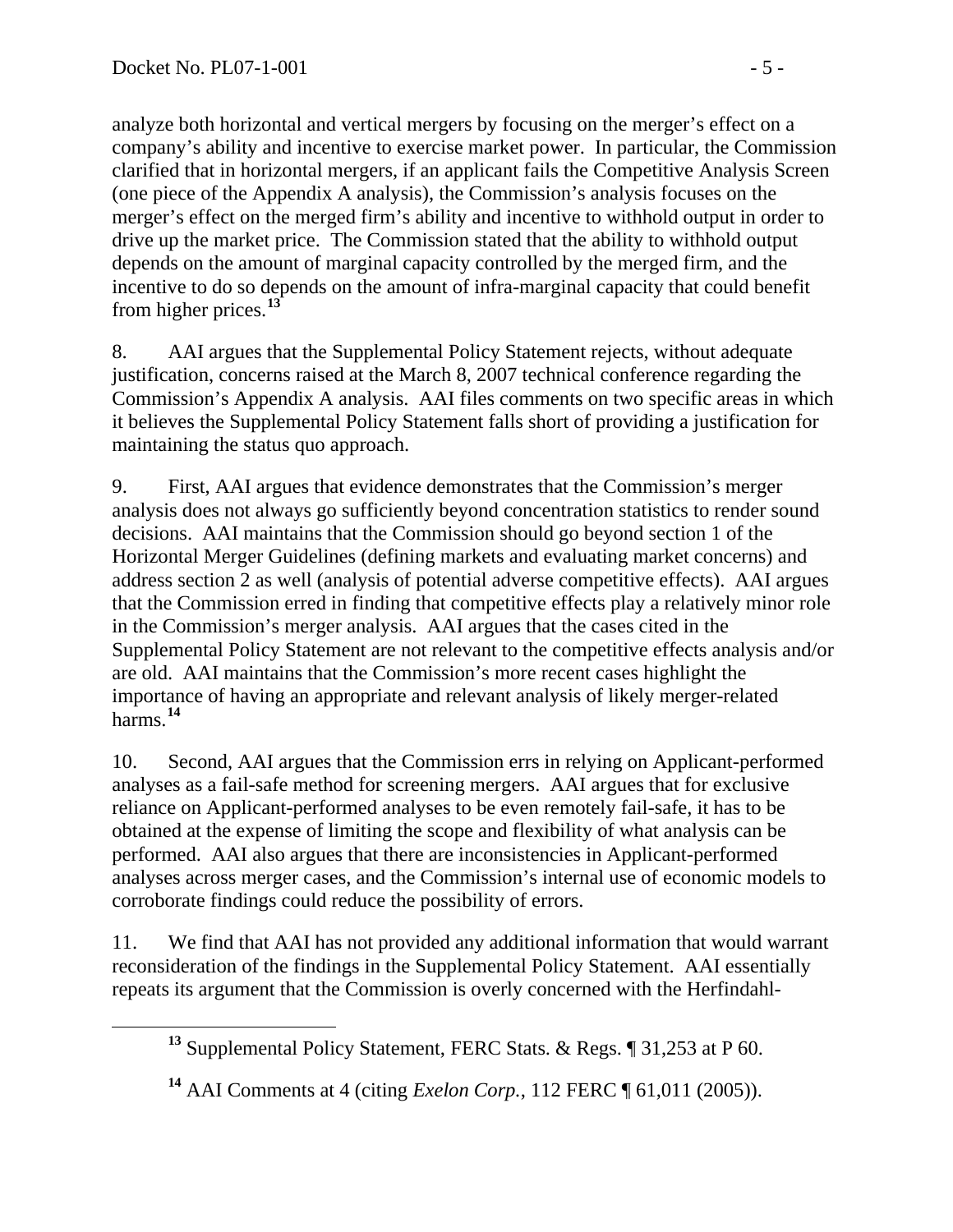Hirschman Index (HHI)<sup>[15](#page-5-0)</sup> and should instead focus on the potential competitive harm resulting from a merger. The Commission addressed this argument in the Supplemental Policy Statement: "the Commission does look beyond the change in HHI in its analysis of the effect on competition in both horizontal and vertical mergers. The change in HHI serves as a screen to identify those transactions that could potentially harm competition."**[16](#page-5-1)** The Commission also explained that it typically considers a case-specific theory of competitive harm, which includes, but is not limited to, an analysis of the merged firm's ability and incentive to withhold output in order to drive up prices.

12. Furthermore, in the merger orders issued since the issuance of the Supplemental Policy Statement, the Commission has articulated its theory of competitive harm. For example, in *Energy East Corporation*,<sup>[1](#page-5-2)7</sup> the Commission stated that in mergers combining electric generation assets with inputs to generating power (such as natural gas, transmission or fuel), competition can be harmed if a merger increases the merged firm's ability or incentive to exercise vertical market power in wholesale electricity markets. The Commission stated that by denying rival firms access to inputs or by raising their input costs, a merged firm could impede entry of new competitors or inhibit existing competitors' ability to undercut an attempted price increase in the downstream wholesale electricity market. The Commission found that the applicants had shown that the proposed transaction did not raise any of these concerns because: (1) they did not have operational control over transmission facilities so they lacked the ability to impede access to competition; and (2) they lacked both the ability and the incentive to use control of natural gas transportation to harm competition in any relevant market.

13. Articulating a theory of competitive harm and explaining why a merger applicant has shown that a merger will not adversely affect competition, or why mitigation will be necessary to address the harm to competition, will provide additional guidance to both applicants and intervening parties. We will continue this practice and, as we stated in the Supplemental Policy Statement, expect both applicants and interveners to frame their arguments regarding a merger's effect on competition in terms of a theory of merger-

<span id="page-5-2"></span>**<sup>17</sup>** 121 FERC ¶ 61,236, at P 23 (2007).

<span id="page-5-0"></span><sup>&</sup>lt;sup>15</sup> As part of the screen analysis, applicants must define the relevant products sold by the merging entities, identify the customers and potential suppliers in the geographic markets that are likely to be affected by the proposed transaction, and measure the concentration in those markets. Using the Delivered Price Test to identify alternative competing suppliers, the concentration of potential suppliers included in the defined market is then measured by the HHI and used as a screen to determine which transactions clearly do not raise market power concerns. 1996 Merger Policy Statement, FERC Stats. & Regs. ¶ 31,044 at 30,119-20.

<span id="page-5-1"></span>**<sup>16</sup>** Supplemental Policy Statement, FERC Stats. & Regs. ¶ 31,253 at P 65.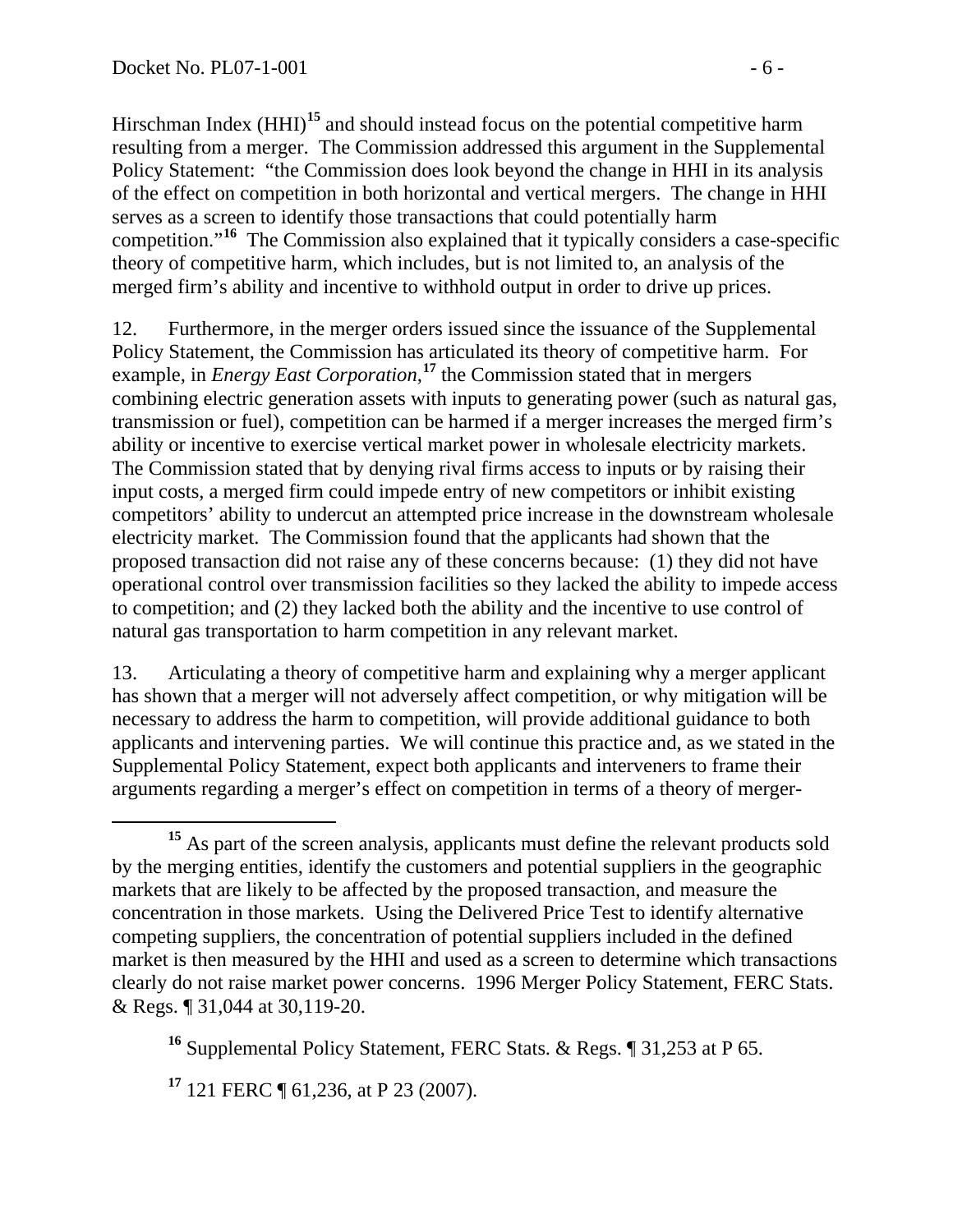related harm to competition. The HHI screen serves as a useful tool in identifying those mergers that may harm competition in a relevant wholesale electricity market, but the extent of our analysis goes beyond the screen.

14. AAI's argument that the Commission relies on Applicant-performed analyses as a fail-safe method for screening mergers is incorrect. As we explained in the Supplemental Policy Statement, an applicant's Appendix A analysis is the first step in the Commission's review process. The Appendix A analysis, which includes an economic model (the Delivered Price Test (DPT)), was developed by the Commission and provides a consistent framework for the analysis of a merger's effect on competition. Once it is filed by the applicant, the Appendix A analysis is available for review and comment by all interested parties, including state commissions and customers, and, importantly, can be replicated by them in the limited time period available for public comment.**[18](#page-6-0)** Moreover, the Commission makes its decision in each case based on evidence that is available to all parties to the proceeding. If the analysis as submitted by the applicant is not adequate, the Commission can, and does, direct the applicant to submit additional record evidence. Such evidence, like the original application, would be reviewed by and subject to challenge by all interested parties. On this basis, neither the Commission nor interveners are disadvantaged by the Commission's policy of requiring Applicantperformed analyses.

15. AAI requests that the Commission essentially adopt the review process of the antitrust agencies, without regard to the fundamental differences between the Commission's process and that of the antitrust agencies. The Commission's review process is public and parties can intervene and submit comments, while the review process at the antitrust agencies is nonpublic and closed. As noted above, the Commission's merger decision is based on a factual record shaped not only by the applicant, but by intervenors and subject to analysis by Commission staff. The merger decisions by antitrust agencies are based on information submitted by the applicant, nonpublic information gathered by the agency staff, as well as the economic analysis performed by agency staff. The argument that our merger decision is based solely on the applicants' analyses ignores the participation of other parties, and Commission staff's review of the factual record. We believe our approach is sound.

16. Finally, in response to AAI's argument that there are inconsistencies in Applicantperformed analyses across merger cases, if the results of the DPT in one proceeding are significantly inconsistent with those in another case, the Commission and interveners can challenge those results and applicants would have the opportunity to explain any relevant

<span id="page-6-0"></span>**<sup>18</sup>** *See* Supplemental Policy Statement FERC Stats. & Regs. ¶ 31,253 at P 69, 71.